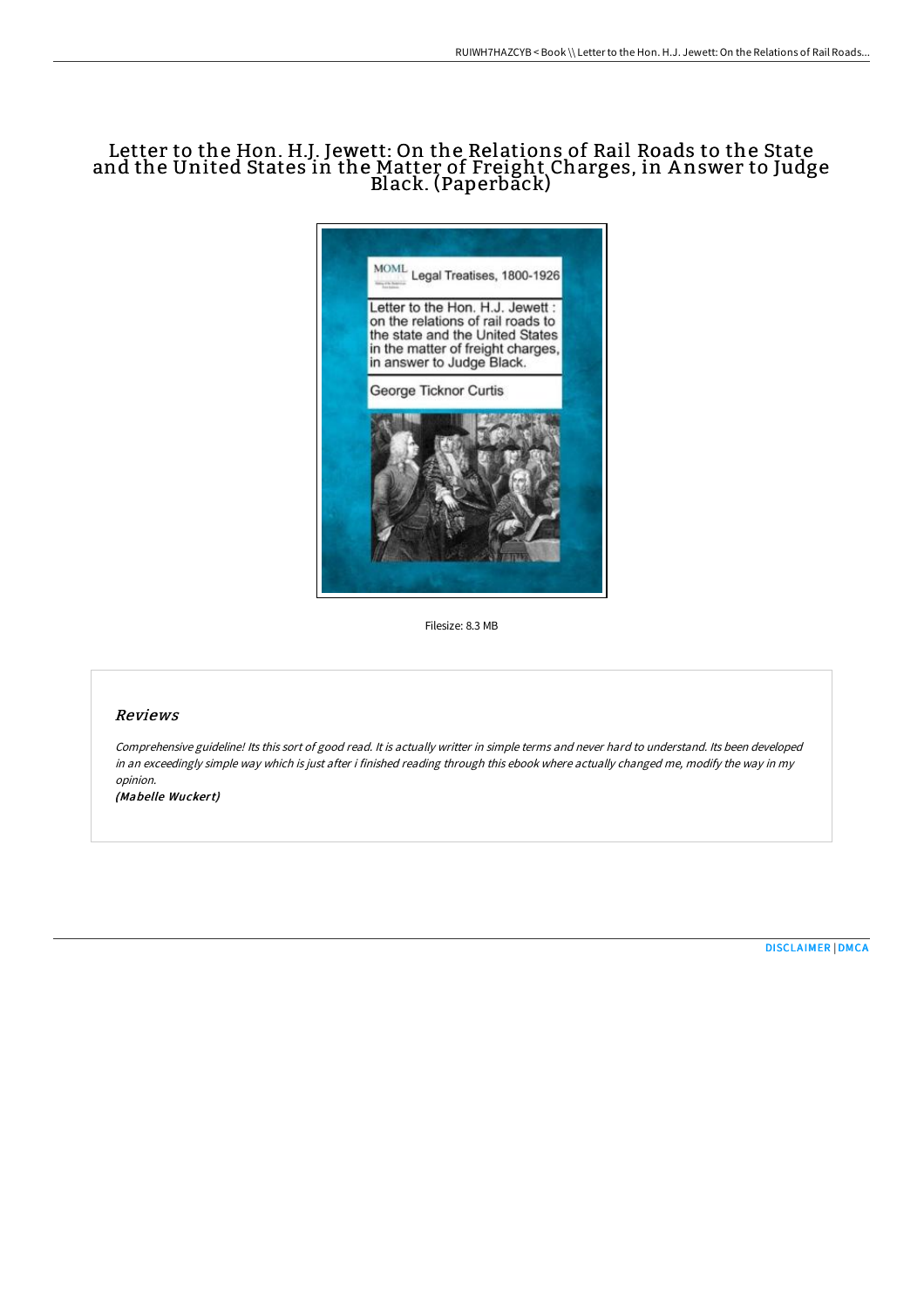## LETTER TO THE HON. H.J. JEWETT: ON THE RELATIONS OF RAIL ROADS TO THE STATE AND THE UNITED STATES IN THE MATTER OF FREIGHT CHARGES, IN ANSWER TO JUDGE BLACK. (PAPERBACK)



To read Letter to the Hon. H.J. Jewett: On the Relations of Rail Roads to the State and the United States in the Matter of Freight Charges, in Answer to Judge Black. (Paperback) eBook, remember to refer to the web link under and download the document or have accessibility to additional information which are have conjunction with LETTER TO THE HON. H.J. JEWETT: ON THE RELATIONS OF RAIL ROADS TO THE STATE AND THE UNITED STATES IN THE MATTER OF FREIGHT CHARGES, IN ANSWER TO JUDGE BLACK. (PAPERBACK) ebook.

Gale Ecco, Making of Modern Law, United States, 2010. Paperback. Condition: New. Language: English . Brand New Book \*\*\*\*\* Print on Demand \*\*\*\*\*.The Making of the Modern Law: Legal Treatises, 1800-1926 includes over 20,000 analytical, theoretical and practical works on American and British Law. It includes the writings of major legal theorists, including Sir Edward Coke, Sir William Blackstone, James Fitzjames Stephen, Frederic William Maitland, John Marshall, Joseph Story, Oliver Wendell Holmes, Jr. and Roscoe Pound, among others. Legal Treatises includes casebooks, local practice manuals, form books, works for lay readers, pamphlets, letters, speeches and other works of the most influential writers of their time. It is of great value to researchers of domestic and international law, government and politics, legal history, business and economics, criminology and much more.++++The below data was compiled from various identification fields in the bibliographic record of this title. This data is provided as an additional tool in helping to insure edition identification: ++++Harvard Law School Libraryocm17799477Cover title.New York: National Printing Co, 1880. 15 p.; 27 cm.

- B Read Letter to the Hon. H.J. Jewett: On the Relations of Rail Roads to the State and the United States in the Matter
- of Freight Charges, in Answer to Judge Black. [\(Paperback\)](http://techno-pub.tech/letter-to-the-hon-h-j-jewett-on-the-relations-of.html) Online
- Download PDF Letter to the Hon. H.J. Jewett: On the Relations of Rail Roads to the State and the United States in the Matter of Freight Charges, in Answer to Judge Black. [\(Paperback\)](http://techno-pub.tech/letter-to-the-hon-h-j-jewett-on-the-relations-of.html)